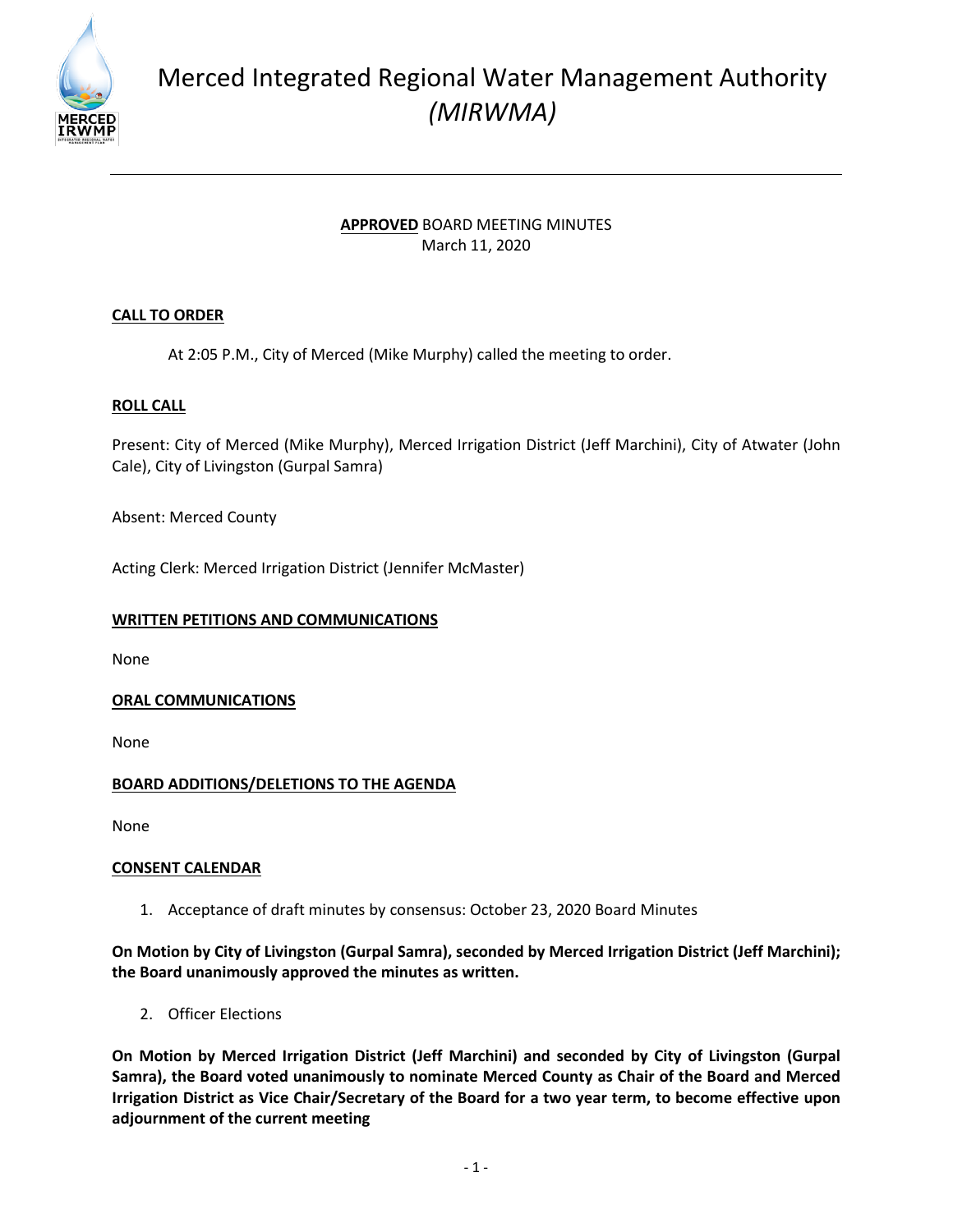#### **REPORTS**

Hicham Eltal, Merced Irrigation District, Deputy General Manager, Water Rights provided an update regarding the recent meetings held by the Regional Advisory Committee. Mr. Eltal reported that the Regional Advisory Committee selected projects for submission to DWR under the IRWM Program. Those projects were previously introduced to the Board and have since been submitted to and await feedback from DWR.

Mr. Eltal reported that the Regional Advisory Committee recommended pursuing Stormwater Management Projects. Of those projects, the Black Rascal Creek Flood Control Project involving flood control capabilities and a regulating reservoir for flood control activities was recommended for funding under the Storm Water Grant Program. Mr. Eltal reported that staff will ask for approximately \$8 million from the state for the proposed project. The project is anticipated to help with fighting floods impacting the County and City of Merced, especially in the Franklin/Beachwood area. Mr. Eltal reported that the overall cost of the project is approximately \$30 million and that \$10 million of the overall cost has already been received from the USDA.

Dena Traina, Regional Advisory Committee Co-Chair, reported the committee is currently looking at existing memberships and some positions may become available in the near future. Ms. Traina encouraged the Board and public to submit membership suggestions. Mr. Marchini inquired about current membership involvement. Ms. Traina reported that the Regional Advisory Committee generally meets on a quarterly bases and that approximately 5-6 members attend regularly, however the committee is comprised of approximately 14 members. Ms. Traina indicated that the goal is to encourage better participation across industry groups.

### **ACTIONS**

Lacey McBride, Merced County, Water Resources Coordinator, presented proposed amendments to the FY 2019-2020 Budget. The proposed amendment includes a rollover of costs previously approved in the FY 2018-2019 budget and associated with the Storm Water Resources Management Plan development. Mrs. McBride indicated that these costs are anticipated to be invoiced and paid in FY 2019-2020. Mrs. McBride stated that in 2018 MIRWMA entered into an agreement with Woodard and Curran to update the Merced Integrated Regional Water Management Plan and to develop the Storm Water Resources Management Plan. In July of 2019 there was approximately \$79K remaining on the contract for completion of Storm Water Resources Management Plan development and for a Prop 1 grant proposal. Mrs. McBride indicated that the proposed amendment reflects actual costs anticipated for FY 2019-2020 and would allow members to approve their share of the actual costs to be spent this year. Mrs. McBride recommended approval of the proposed amendments as presented.

## **On Motion by City of Merced (Mike Murphy), seconded by City of Atwater (John Cale); the Board voted unanimously to approve.**

Mrs. McBride discussed and presented a proposed contract with Karen L. Whipp and Company for MIRWMA administrative support services. Mrs. McBride indicated that member agency staff has been working hard to pick up support tasks for MIRWMA, however consistent support is necessary. Mrs. McBride discussed the tasks that would be provided under the contract, as well as associated costs in